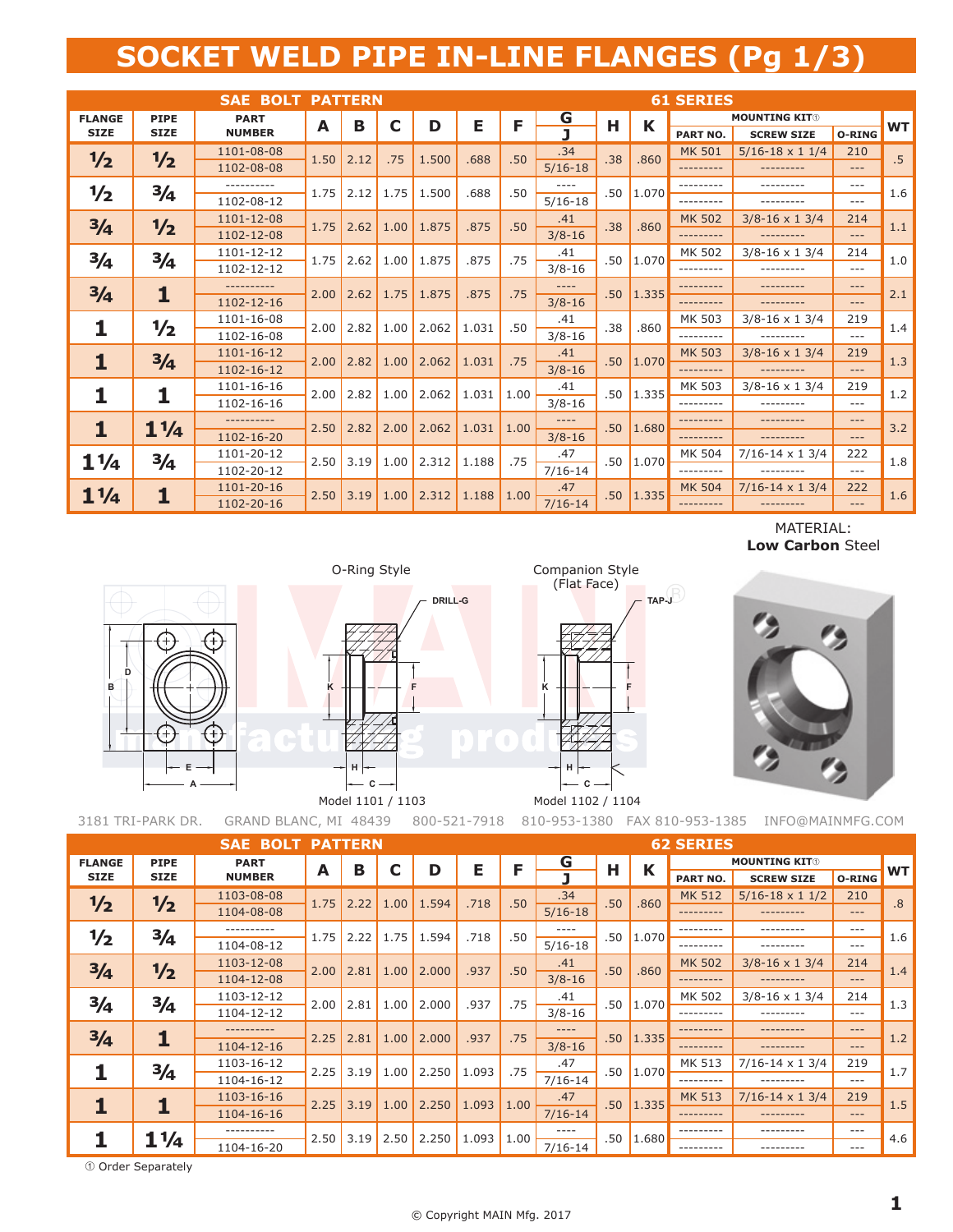## **SOCKET WELD PIPE IN-LINE FLANGES (Pg 2/3)**

|                         |                               | <b>SAE BOLT PATTERN</b> |      |             |      |       |       |      |             |     |       | <b>61 SERIES</b> |                         |         |           |
|-------------------------|-------------------------------|-------------------------|------|-------------|------|-------|-------|------|-------------|-----|-------|------------------|-------------------------|---------|-----------|
| <b>FLANGE</b>           | <b>PIPE</b>                   | <b>PART</b>             | A    | в           | C    | D     | Е     | F    | G           | Н   | K     |                  | <b>MOUNTING KIT®</b>    |         | <b>WT</b> |
| <b>SIZE</b>             | <b>SIZE</b>                   | <b>NUMBER</b>           |      |             |      |       |       |      |             |     |       | PART NO.         | <b>SCREW SIZE</b>       | O-RING  |           |
| $1\frac{1}{4}$          | $1\frac{1}{4}$                | 1101-20-20              | 2.50 | 3.19        | 1.00 | 2.312 | 1.188 | 1.25 | .47         | .50 | 1.680 | <b>MK 504</b>    | $7/16 - 14 \times 13/4$ | 222     | 1.5       |
|                         |                               | 1102-20-20              |      |             |      |       |       |      | $7/16 - 14$ |     |       | .                | ---------               | $- - -$ |           |
| $1\frac{1}{4}$          | $1\frac{1}{2}$                | ----------              | 3.00 | 3.19        | 2.50 | 2.312 | 1.188 | 1.25 |             | .50 | 1.920 | --------         | ---------               | $---$   | 5.4       |
|                         |                               | 1102-20-24              |      |             |      |       |       |      | $7/16 - 14$ |     |       | .                | ---------               | $- - -$ |           |
| $1\frac{1}{2}$          | $\frac{3}{4}$                 | 1101-24-12              | 2.75 | 3.75        | 1.25 | 2.750 | 1.406 | .75  | .53         | .50 | 1.070 | <b>MK 505</b>    | $1/2 - 13 \times 2$     | 225     | 3.2       |
|                         |                               | 1102-24-12              |      |             |      |       |       |      | $1/2 - 13$  |     |       | ---------        | ---------               | $---$   |           |
| $1\frac{1}{2}$          | 1                             | 1101-24-16              | 2.75 | 3.75        | 1.25 | 2.750 | 1.406 | 1.00 | .53         | .50 | 1.335 | MK 505           | $1/2 - 13 \times 2$     | 225     | 3.0       |
|                         |                               | 1102-24-16              |      |             |      |       |       |      | $1/2 - 13$  |     |       | ---------        | ---------               | $---$   |           |
| $1\frac{1}{2}$          | $1\frac{1}{4}$                | 1101-24-20              | 2.75 | 3.75        | 1.25 | 2.750 | 1.406 | 1.25 | .53         | .50 | 1.680 | <b>MK 505</b>    | $1/2 - 13 \times 2$     | 225     | 2.8       |
|                         |                               | 1102-24-20              |      |             |      |       |       |      | $1/2 - 13$  |     |       | ---------        | ---------               | $---$   |           |
| $1\frac{1}{2}$          | $1\frac{1}{2}$                | 1101-24-24              | 2.75 | 3.75        | 1.25 | 2.750 | 1.406 | 1.50 | .53         | .50 | 1.920 | MK 505           | $1/2 - 13 \times 2$     | 225     | 2.5       |
|                         |                               | 1102-24-24              |      |             |      |       |       |      | $1/2 - 13$  |     |       | --------         | ---------               | $---$   |           |
| $1\frac{1}{2}$          | $\overline{2}$                | ----------              | 3.50 | 3.75        | 2.25 | 2.750 | 1.406 | 1.50 | $---$       | .50 | 2.411 | ---------        | ---------               | $- - -$ | 3.2       |
|                         |                               | 1102-24-32              |      |             |      |       |       |      | $1/2 - 13$  |     |       | ---------        | ---------               | $---$   |           |
| $\overline{\mathbf{2}}$ | $1\frac{1}{4}$                | 1101-32-20              | 3.25 | 4.00        | 1.50 | 3.062 | 1.688 | 1.25 | .53         | .50 | 1.680 | MK 506           | $1/2 - 13 \times 2$ 1/4 | 228     | 4.5       |
|                         |                               | 1102-32-20              |      |             |      |       |       |      | $1/2 - 13$  |     |       | --------         | ---------               | $---$   |           |
| $\overline{2}$          | $1\frac{1}{2}$                | 1101-32-24              | 3.25 | 4.00        | 1.50 | 3.062 | 1.688 | 1.50 | .53         | .50 | 1.920 | <b>MK 506</b>    | $1/2 - 13 \times 2$ 1/4 | 228     | 4.3       |
|                         |                               | 1102-32-24              |      |             |      |       |       |      | $1/2 - 13$  |     |       | --------         | ---------               | $- - -$ |           |
| $\overline{\mathbf{2}}$ | $\overline{\mathbf{2}}$       | 1101-32-32              | 3.25 | $4.00$ 1.50 |      | 3.062 | 1.688 | 1.94 | .53         | .62 | 2.411 | <b>MK 506</b>    | $1/2 - 13 \times 21/4$  | 228     | 3.6       |
|                         |                               | 1102-32-32              |      |             |      |       |       |      | $1/2 - 13$  |     |       | --------         | ---------               | $---$   |           |
| $\overline{2}$          | 2 <sup>1</sup> / <sub>2</sub> |                         | 4.00 | 4.00        | 2.50 | 3.062 | 1.688 | 1.94 | ---         | .50 | 2.911 |                  |                         | $- - -$ | 8.3       |
|                         |                               | 1102-32-40              |      |             |      |       |       |      | $1/2 - 13$  |     |       | ---------        |                         | $- - -$ |           |

MATERIAL: **Low Carbon** Steel



**D B E A**

**H C**

**K**

**F F DRILL-G TAP-J H K** O-Ring Style Companion Style (Flat Face)

Model 1101 / 1103 Model 1102 / 1104 **C**

3181 TRI-PARK DR. GRAND BLANC, MI 48439 800-521-7918 810-953-1380 FAX 810-953-1385 INFO@MAINMFG.COM

|                |                         | <b>SAE BOLT PATTERN</b> |      |      |      |       |       | <b>62 SERIES</b> |            |     |        |                 |                         |        |           |  |
|----------------|-------------------------|-------------------------|------|------|------|-------|-------|------------------|------------|-----|--------|-----------------|-------------------------|--------|-----------|--|
| <b>FLANGE</b>  | <b>PIPE</b>             | <b>PART</b>             | A    | в    | C    | D     | Е     | F                | G          | Н   | K      |                 | <b>MOUNTING KITO</b>    |        | <b>WT</b> |  |
| <b>SIZE</b>    | <b>SIZE</b>             | <b>NUMBER</b>           |      |      |      |       |       |                  |            |     |        | <b>PART NO.</b> | <b>SCREW SIZE</b>       | O-RING |           |  |
| $1\frac{1}{4}$ | 3/4                     | 1103-20-12              | 2.75 | 3.75 | 1.25 | 2.625 | 1.250 | .75              | .53        | .50 | 1.070  | <b>MK 514</b>   | $1/2 - 13 \times 2$     | 222    | 3.0       |  |
|                |                         | 1104-20-12              |      |      |      |       |       |                  | $1/2 - 13$ |     |        |                 |                         | $---$  |           |  |
| $1\frac{1}{4}$ |                         | 1103-20-16              | 2.75 | 3.75 | 1.25 | 2.625 | 1.250 | 1.00             | .53        | .50 | 1.335  | MK 514          | $1/2 - 13 \times 2$     | 222    | 2.9       |  |
|                |                         | 1104-20-16              |      |      |      |       |       |                  | $1/2 - 13$ |     |        | ---------       |                         | $---$  |           |  |
| $1\frac{1}{4}$ | $1\frac{1}{4}$          | 1103-20-20              | 2.75 | 3.75 | 1.25 | 2.625 | 1.250 | 1.25             | .53        | .50 | 1.680  | <b>MK 514</b>   | $1/2 - 13 \times 2$     | 222    | 2.7       |  |
|                |                         | 1104-20-20              |      |      |      |       |       |                  | $1/2 - 13$ |     |        | ---------       | ---------               | $---$  |           |  |
| $1\frac{1}{4}$ | $1\frac{1}{2}$          |                         | 3.00 | 3.75 | 2.00 | 2.625 | 1.250 | 1.25             | $- - -$    | .50 | 1.920  | ---------       | ---------               | $---$  | 5.1       |  |
|                |                         | 1104-20-24              |      |      |      |       |       |                  | $1/2 - 13$ |     |        | ---------       |                         | $---$  |           |  |
| $1\frac{1}{2}$ |                         | 1103-24-16              | 3.25 | 4.50 | 1.50 | 3.125 | 1.437 | 1.00             | .66        | .50 | 1.335  | <b>MK 515</b>   | $5/8 - 11 \times 2$ 1/2 | 225    | 5.3       |  |
|                |                         | 1104-24-16              |      |      |      |       |       |                  | $5/8 - 11$ |     |        | ---------       | ---------               | $---$  |           |  |
| $1\frac{1}{2}$ | $1\frac{1}{4}$          | 1103-24-20              | 3.25 | 4.50 | 1.50 | 3.125 | 1.437 | 1.25             | .66        | .50 | 1.680  | MK 515          | $5/8 - 11 \times 2$ 1/2 | 225    | 5.1       |  |
|                |                         | 1104-24-20              |      |      |      |       |       |                  | $5/8 - 11$ |     |        | ---------       |                         | $---$  |           |  |
| $1\frac{1}{2}$ | $1\frac{1}{2}$          | 1103-24-24              | 3.25 | 4.50 | 1.50 | 3.125 | 1.437 | 1.50             | .66        | .50 | 1.920  | <b>MK 515</b>   | $5/8 - 11 \times 2$ 1/2 | 225    | 4.8       |  |
|                |                         | 1104-24-24              |      |      |      |       |       |                  | $5/8 - 11$ |     |        | ---------       | ---------               | $---$  |           |  |
| $1\frac{1}{2}$ | $\overline{\mathbf{2}}$ |                         | 4.00 | 4.50 | 3.00 | 3.125 | 1.437 | 1.50             | $- - -$    | .62 | 12.411 |                 |                         | $---$  | 12.6      |  |
|                |                         | 1104-24-32              |      |      |      |       |       |                  | $5/8 - 11$ |     |        | ---------       |                         | $---$  |           |  |

Order Separately

## © Copyright MAIN Mfg. 2017